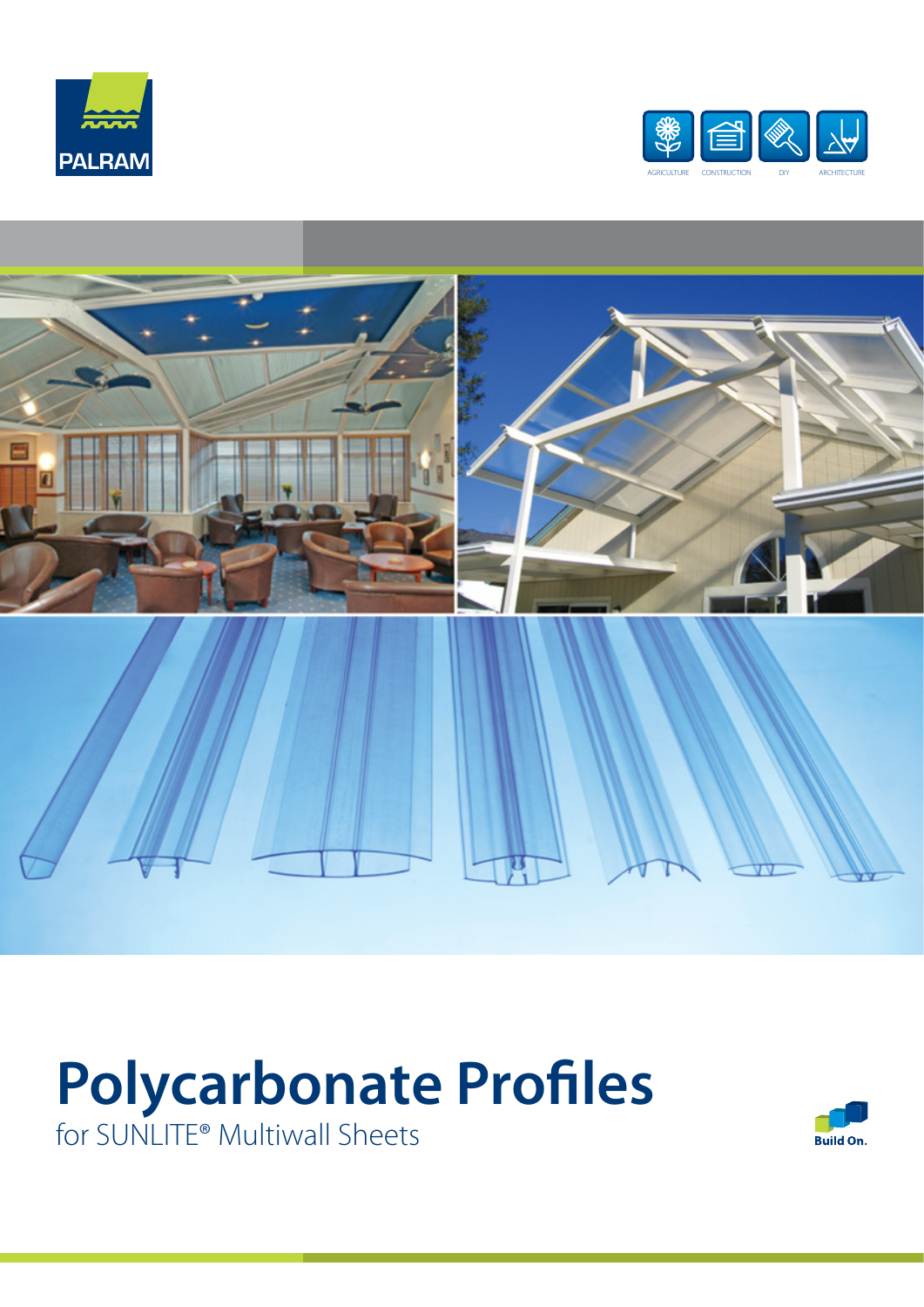UV Protected Side

ł.

| <b>Type</b>                                          | Drawing                      | Length        | <b>Catalog Number</b>     |
|------------------------------------------------------|------------------------------|---------------|---------------------------|
| H Channel for 4mm Sheets                             | $\sqrt{2}$                   | 12'           | 95565                     |
| (Profile HP 4)                                       | 45.5                         | 24'           | 95567                     |
| H Channel for 6mm Sheets                             |                              | 12'           | 95568                     |
| (Profile HP 6)                                       | 45.5                         | 24'           | 95569                     |
| H Channel for 8mm Sheets                             | $\mathbb{S}^5$<br>46         | 12'           | 95570                     |
| (Profile HP 8)                                       |                              | 24'           | 95011                     |
| H Channel for 10mm Sheets                            | 10.5                         | 12'           | 95571                     |
| (Profile HP 10)                                      | 75.5                         | 24'           | 95572                     |
| H Channel for 16mm Sheets                            | $\mathrel{\sqsubset}$<br>109 | 12'           | 92714                     |
| (Profile HP 16)                                      |                              | 24'           | 93016                     |
| Pressing Sheet Connector                             | 51<br>9.5<br>们               | 12'           | Cap: 99189<br>Base: 99185 |
| for 6mm Sheets<br>(Snap HCX Flat)                    | $\supseteq$<br>66            | $24^{\prime}$ | Cap: 99191<br>Base: 99186 |
| Pressing Sheet Connector                             | 51<br>$\equiv$<br>们          | 12'           | Cap: 99187<br>Base: 99185 |
| for 8mm & 10mm Sheets<br>(Snap HCX Flat)             | $\subseteq$<br>66            | 24'           | Cap: 99188<br>Base: 99186 |
| Pressing Sheet Connector                             | 76<br>$\supseteq$            | 12'           | Cap: 99178<br>Base: 99180 |
| for 16mm Sheets<br>(Snap HCX Flat)                   | $\frac{1}{2}$<br>60          | 24'           | Cap: 99179<br>Base: 99181 |
| Universal Pressing Sheet Connector                   | $\overline{a}$<br>58         | 12'           | Cap: 99183<br>Base: 99180 |
| for 8mm & 10mm Sheets<br>(Universal Snap HCX Capped) | $\overset{\circ}{=}$<br>60   | 24'           | Cap: 99184<br>Base: 99181 |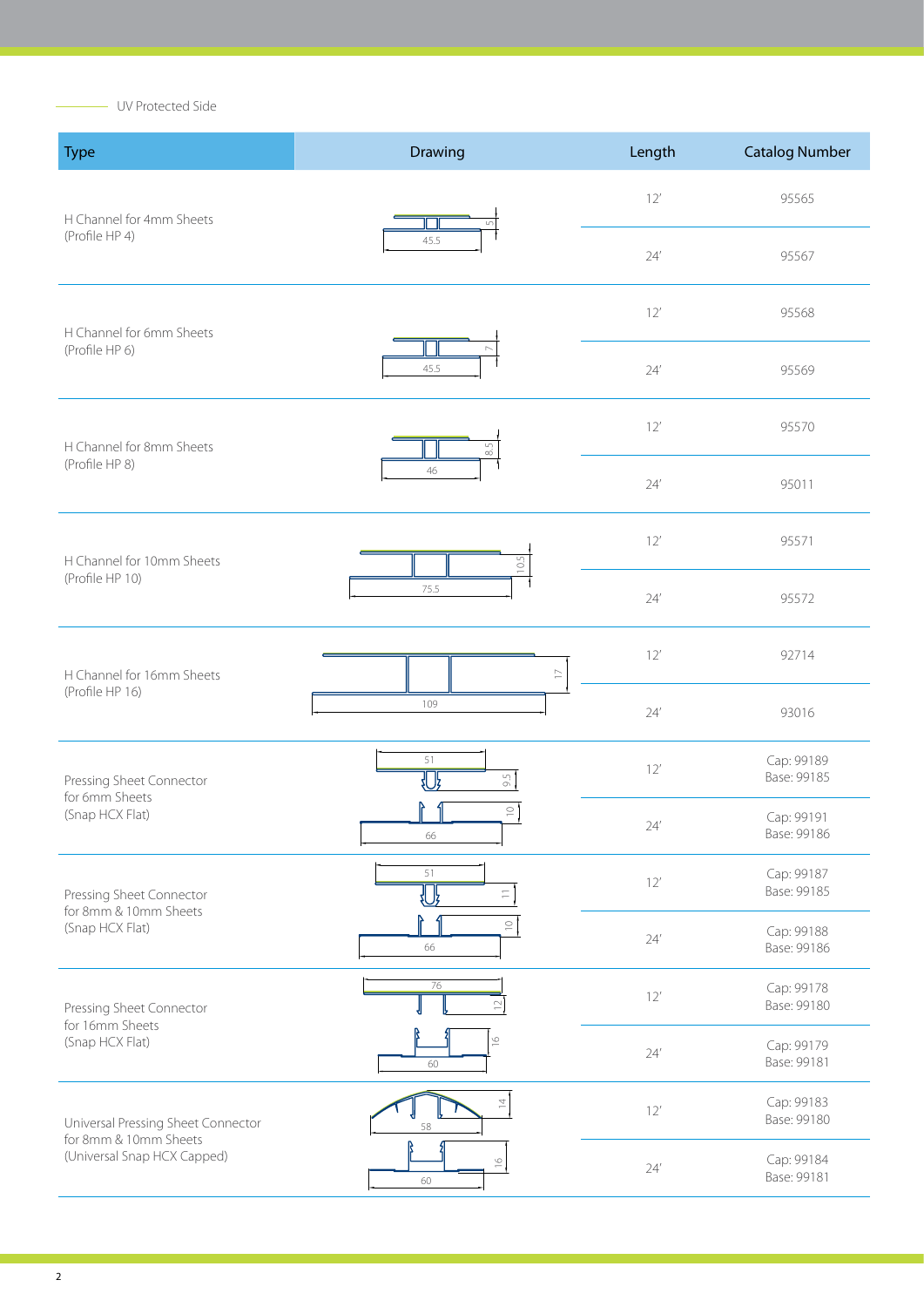- UV Protected Side

| <b>Type</b>                                                          | <b>Drawing</b>                                           | Length | <b>Catalog Number</b> |
|----------------------------------------------------------------------|----------------------------------------------------------|--------|-----------------------|
| Ridge Cap Connector<br>for 6mm Sheets<br>(Ridge RP 6)                | Available on special order only<br>$\overline{5}$<br>130 | 12'    | 95806                 |
|                                                                      |                                                          | 24'    | 95807                 |
| Ridge Cap Connector<br>for 8mm & 10mm Sheets<br>(Ridge RP 8 & RP 10) | Available on special order only<br>$\supseteq$           | 12'    | 93011                 |
|                                                                      | 130                                                      | 24'    | 92920                 |
| Ridge Cap Connector<br>for 16mm Sheets<br>(Ridge RP 16)              | Available on special order only<br>17.5                  | 12'    | 95808                 |
|                                                                      | 130                                                      | 24'    | 95810                 |
| U Channel for 4mm Sheets<br>(Profile UP 4)                           | 4.5<br>24.5                                              | 12'    | 95575                 |
|                                                                      |                                                          | 24'    | 95576                 |
| U Channel for 6mm Sheets<br>(Profile UP 6)                           | 6.5<br>24.5                                              | 12'    | 95554                 |
|                                                                      |                                                          | 24'    | 95014                 |
| U Channel for 8mm Sheets<br>(Profile UP 8)                           | 8.5                                                      | 12'    | 94570                 |
|                                                                      | $\mathbf{f}$<br>24                                       | 24'    | 94571                 |
| U Channel for 10mm Sheets<br>(Profile UP 10)                         | $\overline{\phantom{a}}$<br>10.5                         | 12'    | 92715                 |
|                                                                      | $\mathbf{f}$<br>25                                       | 24'    | 92750                 |
| U Channel for 16mm Sheets<br>(Profile UP 16)                         | 16.5<br>20.5                                             | 12'    | 92730                 |

## Sealing Tapes

| <b>Type</b>          | <b>Drawing</b> | Length            | <b>Suitable Sheets</b>                  | Width                        | <b>Catalog Number</b> |
|----------------------|----------------|-------------------|-----------------------------------------|------------------------------|-----------------------|
| <b>Breather Tape</b> |                | 110'<br>(33.52mm) | 0.156''/0.25''/0.312''<br>(4mm/6mm/8mm) | $1$ $\prime\prime$<br>(25mm) | 92696                 |
|                      |                |                   | 0.375''/0.625''<br>(10mm/16mm)          | 1.5''<br>(38mm)              | 92697                 |
| Solid Tape           |                | 160'<br>(48.77mm) | 0.156''/0.25''/0.312''<br>(4mm/6mm/8mm) | $1$ $\prime\prime$<br>(25mm) | 92698                 |
|                      |                |                   | 0.375''/0.625''<br>(10mm / 16mm)        | 1.5''<br>(38mm)              | 92699                 |